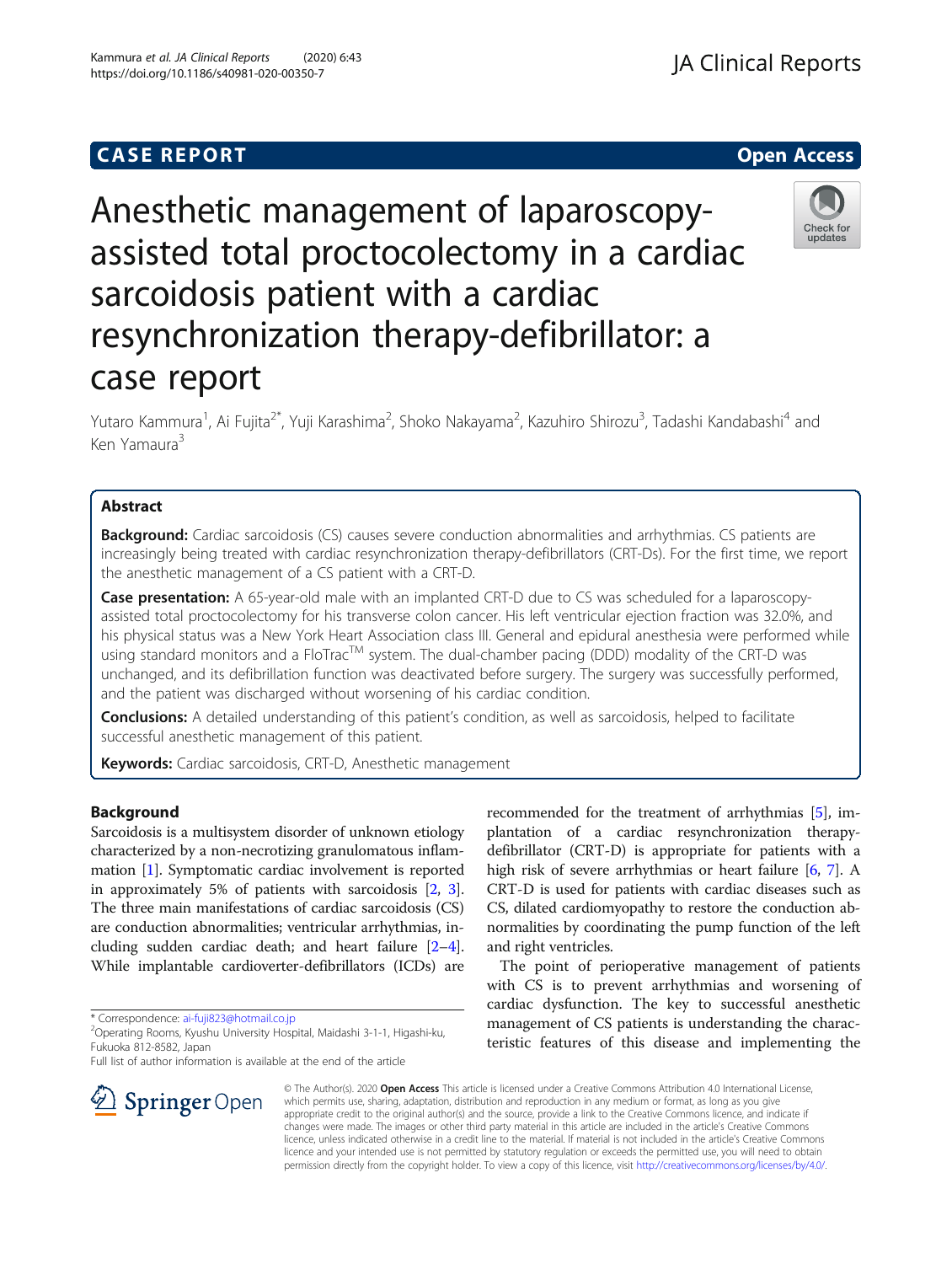proper settings of the CRT-D device. Currently, case reports about the anesthetic management of patients with CS are limited  $[8-12]$  $[8-12]$  $[8-12]$ . As a result, this case report aims to describe the perioperative management of a CS patient with an implanted CRT-D.

## Case presentation

A 65-year-old male (height 165 cm, weight 49 kg) was scheduled for a laparoscopy-assisted total proctocolectomy for type 2 colon cancer. His medical history included CS for 2 years and ulcerative colitis for 20 years. The former condition was treated with 5 mg of prednisolone, 2.5 mg of enalapril, 12.5 mg of spironolactone, 5 mg of bisoprolol fumarate, and 50 mg of amiodarone, and the latter with 2400 mg of mesalazine. A CRT-D device was implanted due to symptomatic non-sustained ventricular tachycardia occurring shortly after his CS diagnosis. Before the implantation, the QRS duration was 136 ms and his left ventricular ejection fraction (LVEF) was 30.0% using the modified Simpson method, and 35.2% 4 months after the implantation. Although he experienced no firing of the defibrillator after device introduction, his cardiac function gradually declined to a New York Heart Association (NYHA) class III on admission. The CRT-D device was programmed in the dualchamber pacing (DDD) modality at a lower rate of 60 beats/min, with the checkup record revealing that 94% of the cardiac rhythm was dependent on the device. The electrocardiogram (ECG) presented a ventricular-paced rhythm with a heart rate of 75 beats/min. Preoperative transthoracic echocardiography showed overall left ventricular wall motion abnormalities with a LVEF of 32.0%. Abnormal ventricular septal thinning, one of the main criteria for CS [[13](#page-4-0)], was also detected (Fig. 1). In addition to CS, a positron emission tomographycomputed tomography (PET-CT) showed bilateral hilar lymphadenopathy and several nodules in the lungs indicative of pulmonary sarcoidosis, despite a lack of clinical pulmonary manifestations. Additional examinations, including laboratory testing, a spirogram, and a chest Xray, were within the normal range.

We selected general anesthesia combined with epidural anesthesia (Th11-12) for perioperative management of this patient. We maintained the usual prednisolone medication on the operation day and administered 100 mg of hydrocortisone pre-operatively. The induction of anesthesia and the tracheal tube intubation were uneventful, using 100 μg of fentanyl, 3 mg of midazolam, and 30 mg of rocuronium. Anesthesia was maintained with sevoflurane (1.0–1.5%) and remifentanil (0.1–0.3 μg/kg/min). In addition to standard monitoring, invasive arterial pressure via the left radial artery, central venous pressure via the right internal jugular vein, stroke volume index, cardiac index, stroke volume variation,



systemic vascular resistance, and central venous oxygen saturation were monitored with the use of the FloTrac/ PreSep/EV1000TM system (Edwards Lifesciences, Irvine, CA, USA). The modality of the CRT-D was unchanged except for its defibrillation function, which was deactivated before induction of anesthesia to avoid malfunctioning during surgery. Instead, defibrillation pads were placed on the patient and connected to another defibrillator in case of fatal arrhythmias.

As shown in Fig. [2,](#page-2-0) some hemodynamic fluctuations occurred during the course of the surgery, especially when the patient was intubated, the surgical procedure was started, the pneumoperitoneum was started, and the posture of the patient was changed. However, those changes were successfully managed with bolus administration of phenylephrine, continuous infusion of dopamine, bolus infusion of colloid, and/or titration of anesthetics, in accordance with the abovementioned monitoring. The total operation time was 8 h and 52 min, and the total anesthesia time was 10 h and 47 min. The total infusion volume was 2710 ml, and the total amount of bleeding and urine output were 108 and 1208 ml, respectively. After the surgery, the defibrillation function was reactivated, and the patient was uneventfully extubated. His postoperative pain was successfully controlled with a continuous epidural infusion of 0.125% levobupivacaine (5 ml/h) that was started before the end of the surgery. The intensive cardiac monitoring was continued just before he was transferred from the intensive care unit to the ward, while continuous ECG and  $SpO<sub>2</sub>$  monitoring were performed until postoperative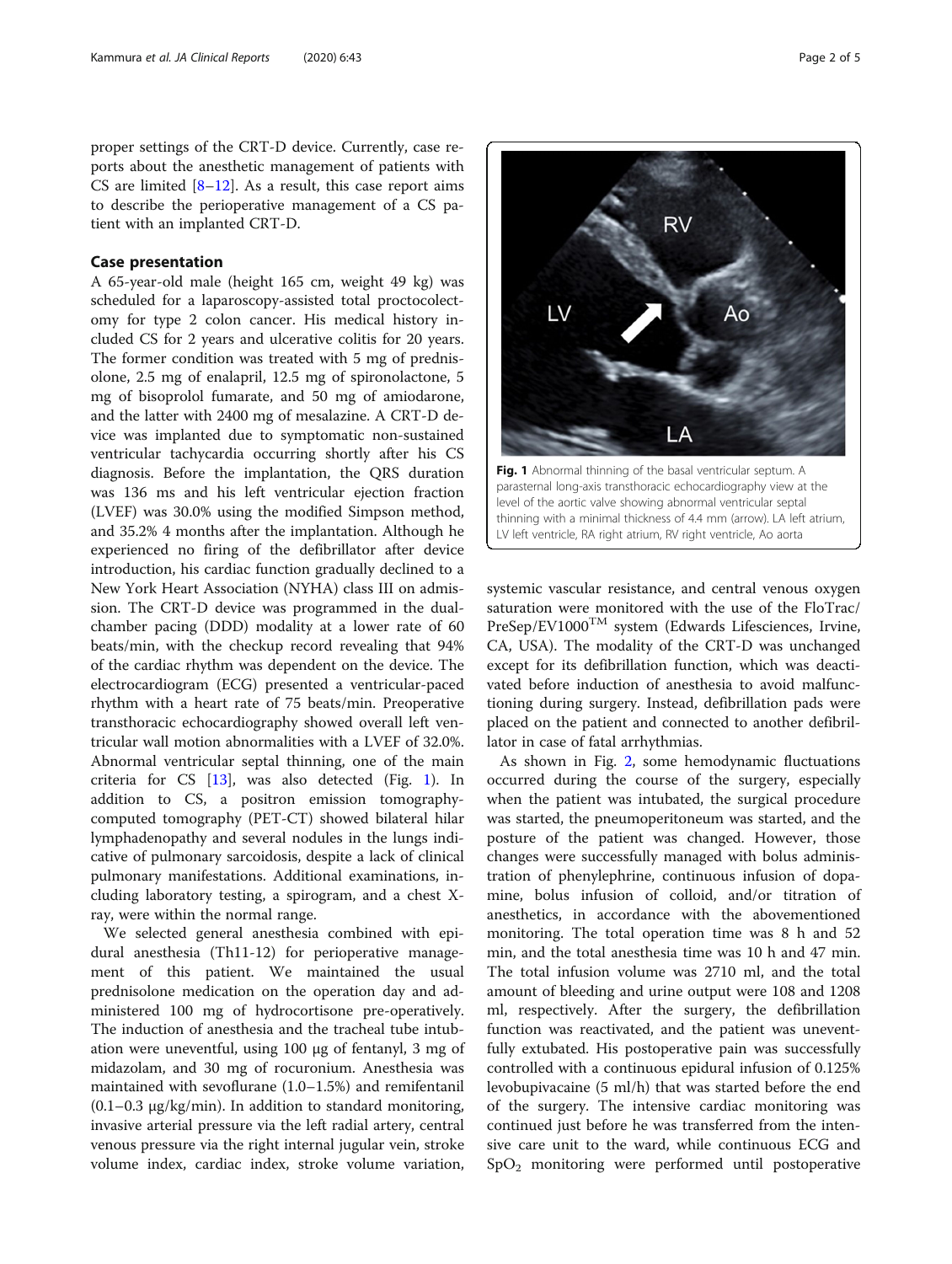<span id="page-2-0"></span>

day (POD) 3. He was discharged on POD 24 without any deterioration of his cardiac condition.

## **Discussion**

As far as we know, this is the first case report describing the anesthetic management of a CS patient with an implanted CRT-D. We accomplished safe anesthetic management by understanding the characteristic features of this disease, implementing the proper settings of the CRT-D device, and preventing progressive heart failure by using the FloTrac<sup>TM</sup>/PreSep/EV1000<sup>TM</sup> system.

Racial differences in the incidence of CS have been reported, with Japanese patients more frequently reported to have the disease in comparison to Caucasian or African-American patients [[2,](#page-4-0) [14,](#page-4-0) [15](#page-4-0)]. Cardiac involvement is reported clinically in 5% of sarcoidosis patients; however, autopsy and cardiovascular magnetic resonance studies have shown a higher percentage of subclinical cardiac involvement, ranging from 15 to 80%, which accounts for the majority of sarcoidosis-related deaths [\[2](#page-4-0), [3,](#page-4-0) [14\]](#page-4-0). Clinical management of arrhythmias include the use of antiarrhythmics and/or the placement of an automatic ICD  $[2, 4]$  $[2, 4]$  $[2, 4]$  $[2, 4]$ . ICD placement is a class 1 recommendation for CS patients with spontaneous sustained

ventricular arrhythmias, a previous cardiac arrest, or a LVEF  $\leq$  35% despite optimal medical therapy and a period of immunosuppression [[5\]](#page-4-0). CRT placement is also considered for CS patients who are at risk for the development of heart failure [[6,](#page-4-0) [7\]](#page-4-0).

Case reports of anesthetic management for CS patients are limited. In one report, the CS patient had a pacemaker [[10\]](#page-4-0); in another report, the patient had an ICD [[11\]](#page-4-0); and in two other reports, the patients did not have any devices  $[8, 9]$  $[8, 9]$  $[8, 9]$ . In another case, emergency introduction of a temporary pacemaker via the jugular vein was needed due to a complete atrioventricular block during surgery [[12](#page-4-0)]. However, we could find no reports related to anesthetic management of CS patients with implanted CRT-Ds.

CRTs are used to correct conduction abnormalities by coordinating the pump functions of the left and right ventricles. However, when comparing a cohort of patients with CS with a cohort of patients with dilated cardiomyopathy, the response to CRT was lower, with a higher rate of major adverse cerebral and cardiovascular events (MACCE) [[7\]](#page-4-0). Moreover, among CS patients, the occurrence of ventricular tachycardia/fibrillation (VT/ VF) was elevated [[16](#page-4-0)]. These higher complication rates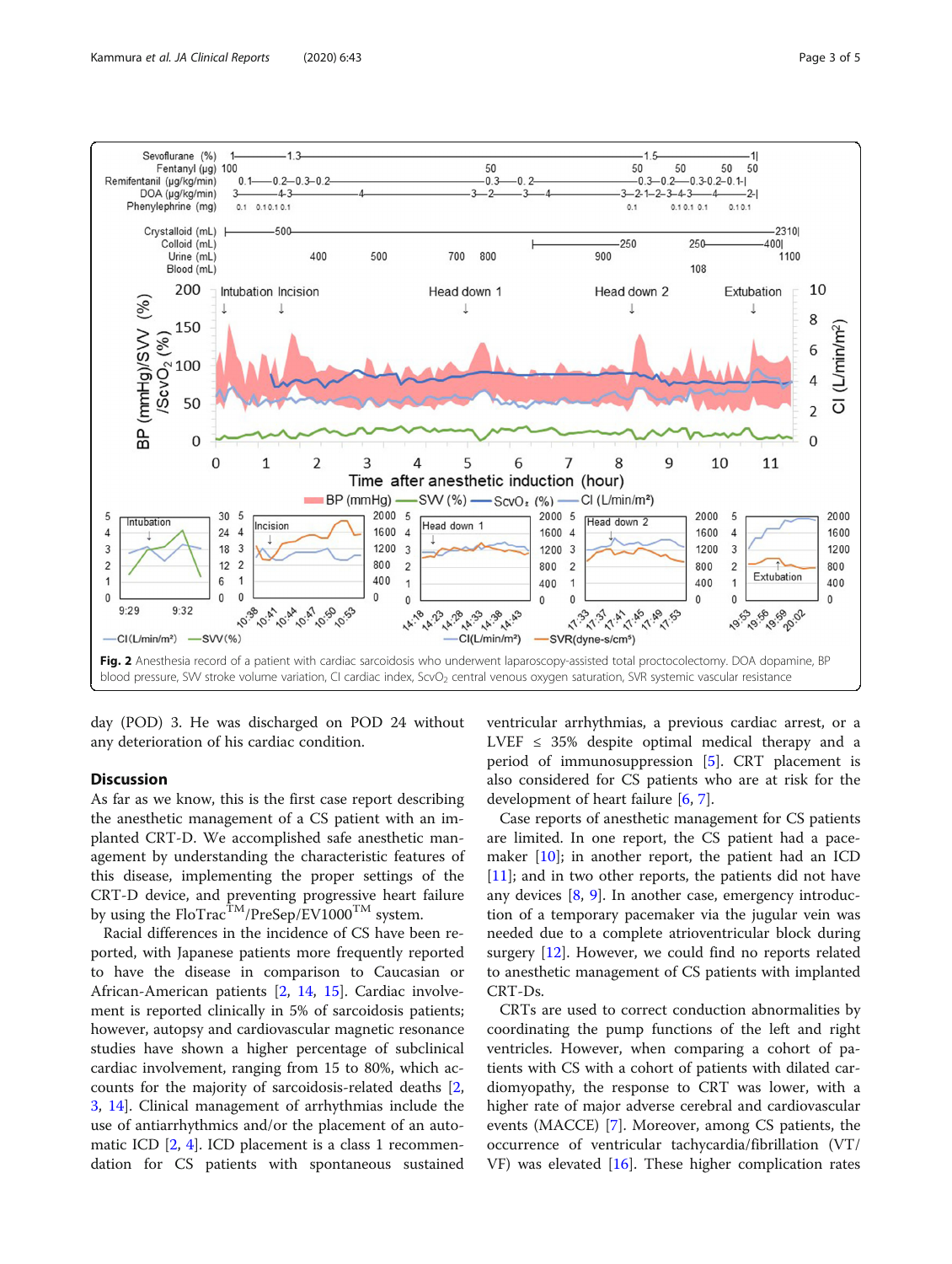may be attributable to LV dysfunction due to sarcoid lesions and granulomas, as well as widely spreading fibrosis in the myocardium, which exceeded the benefit of CRT in CS patients [[7](#page-4-0)]. In the present case, the patient's cardiac function had progressively worsened since CRT-D implantation. Thus, clinicians should be aware that there is still a risk of cardiac compromise, even in the presence of a CRT-D, and especially in perioperative settings where many factors, including the stress response, fluid shifts, and hormonal changes, can have substantial influences on the heart and the whole body. Potential intraoperative problems related to CRT-Ds include electromagnetic interference (EMI) caused by surgical devices and the malfunctioning of the defibrillator. We maintained the DDD pacing mode throughout the operation. Shifting the pacing mode to asynchronous pacing, such as VOO, is useful for preventing EMIs; however, the VOO mode of a CRT-D cannot synchronize the left and right ventricles. In order to maintain cardiac output, it is desirable to continue with the synchronous pacing mode if possible.

Anesthetic strategies for patients with sarcoidosis have not clearly been determined due to a limited amount of published research, and no deteriorative anesthetic agents have been reported. In this patient, we chose to use sevoflurane because it has less of an effect on myocardial contractility [\[17](#page-4-0)] and is less likely to cause arrhythmias [[18,](#page-4-0) [19\]](#page-4-0). Remifentanil, which has a direct negative chronotropic effect [[20\]](#page-4-0), was also safely used in this patient, partially due to the support of the CRT. Nevertheless, the long-term effect of anesthetic drugs on patients with sarcoidosis remains unknown, and further research should be conducted in this field. Continuous epidural anesthesia was used because we believed that reducing the postoperative afterload would be effective in preventing worsening of heart failure. On the other hand, we refrained from bolus administration intraoperatively because the reduction of the preload by epidural anesthesia would disrupt the hemodynamics of this patient.

This patient's laparoscopic surgery required a significant amount of time in the head-down and head-up positions. The head-down position increases the preload, and the head-up position decreases it. In order to avoid excessive preload and afterload, it was helpful to monitor the stroke volume variation (SVV) and the systemic vascular resistance (SVR) using the FloTrac/PreSep/  $EV1000^{TM}$  system. Although the usefulness of dynamic parameters such as SVV in laparoscopic surgery are controversial, anesthesia time in this case was more than 10 h, which increased the importance of sequential hemodynamic monitoring for this patient.

In this patient, the only clinical manifestations of sarcoidosis were in the heart. However, clinicians should be wary about inherent limitations in the sarcoidosis diagnosis, including clinically undetectable inflammation in other organs or cardiac lesions that arise only as an original manifestation  $[14]$  $[14]$ . Thus, clinicians should be careful to examine all organs that can be affected by sarcoidosis. Indeed, although this patient did not show any symptoms, the PET-CT demonstrated lung involvement of the sarcoidosis, which can induce both a restrictive and an obstructive pulmonary disorder with wheezing and bronchial hyperreactivity, even in the absence of evident morphological abnormalities of the tracheobronchial tree [[21](#page-4-0)]. Sarcoidosis of the upper respiratory tract, including laryngeal areas, should also be considered because it can occur in up to 5% of patients [\[22](#page-4-0)] and can cause difficult intubations, airway obstruction, and post-extubation croup.

We achieved safe anesthetic management of a patient with cardiac dysfunction caused by CS, who was previously implanted with a CRT-D. Although intraoperative cardiovascular system monitoring contributed to the successful anesthetic management, a detailed understanding of this patient's condition and his sarcoidosis diagnosis was indispensable for the proper perioperative management of this patient.

#### Abbreviations

CS: Cardiac sarcoidosis; CRT-D: Cardiac resynchronization therapy-defibrillator; DDD: Dual-chamber pacing; ICD: Implantable cardioverter-defibrillator; NYHA: New York Heart Association; ECG: Electrocardiogram; LVEF: Left ventricular ejection fraction; PET-CT: Positron emission tomographycomputed tomography; POD: Postoperative day; MACCE: Major adverse cerebral and cardiovascular events; VT/VF: Ventricular tachycardia/fibrillation

#### Acknowledgments

We would like to thank Editage [\(www.editage.com\)](http://www.editage.com) for the English language editing.

#### Authors' contributions

YK and AF contributed to the perioperative care of the patient. YK and YK wrote and revised the manuscript. AF and KY revised the manuscript. All authors read and approved the final version of the manuscript.

#### Funding

Not applicable.

#### Availability of data and materials

Data relevant to this case report are not available for public access because of patient privacy concerns but are available from the corresponding author on reasonable request.

#### Ethics approval and consent to participate

Not applicable.

#### Consent for publication

Written informed consent was obtained from the patient for the publication of this case report and the accompanying image.

#### Competing interests

The authors declare that they have no competing interests.

#### Author details

<sup>1</sup>Department of Anesthesiology and Critical Care Medicine, Kyushu University Hospital, Fukuoka, Japan. <sup>2</sup>Operating Rooms, Kyushu University Hospital Maidashi 3-1-1, Higashi-ku, Fukuoka 812-8582, Japan. <sup>3</sup>Department of